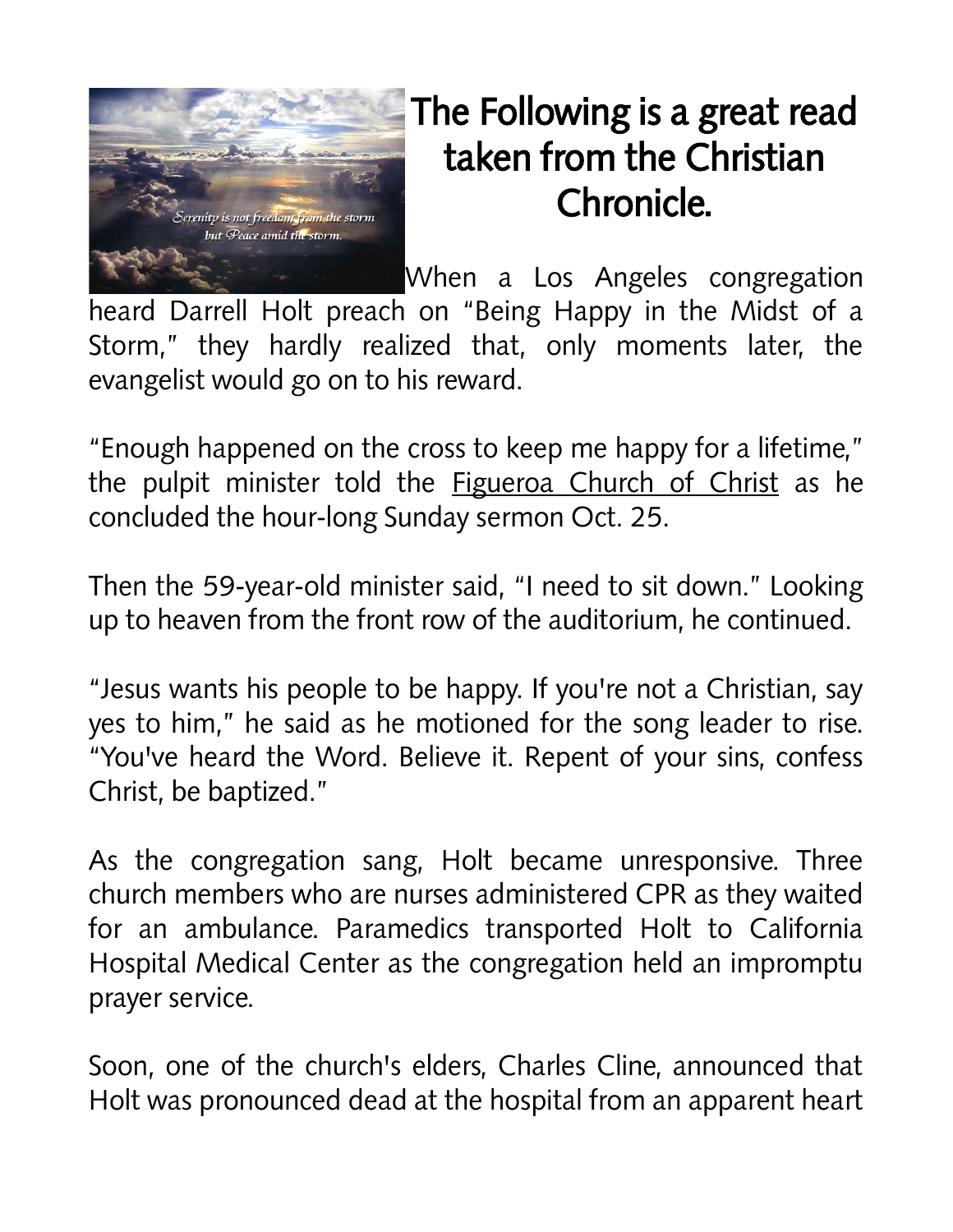attack.

## HARD-CHARGING FAITH

"I'm a hard-fighting soldier on the battlefield," the congregation sang before Holt's final sermon.

It was an appropriate hymn for the minister, who "preached the Gospel and didn't back off the Word" from his baptism in 1978 to his final breath, said Forest Whitaker Jr., another church elder. (Whitaker is the father of Oscar-winning actor Forest Whitaker  $III.$ )

Holt, a native of Greenville, Miss., was known among Churches of Christ as a hard-charging, fiery speaker.

At age 21, after completing a Bible correspondence course and reading through the entire Bible at least three times, Holt was immersed by Lloyd Clay Harris. The new convert preached his first public sermon two days later. Harris later founded the School of Religious Studies in Little Rock, Ark., where Holt graduated cum laude.

Holt served Churches of Christ in Mississippi, Tennessee and Michigan before joining the 450-member Figueroa church, established in 1938 after a gospel meeting by evangelist R.N. Hogan, the church's first minister. Holt "did everything with intensity," said Oscar Ward, who has attended Figueroa with his wife, Sylvia, for four decades. In Mississippi, Holt rode on the church bus and preached fervently to those picked up to attend worship. Some riders were ready for baptism before they reached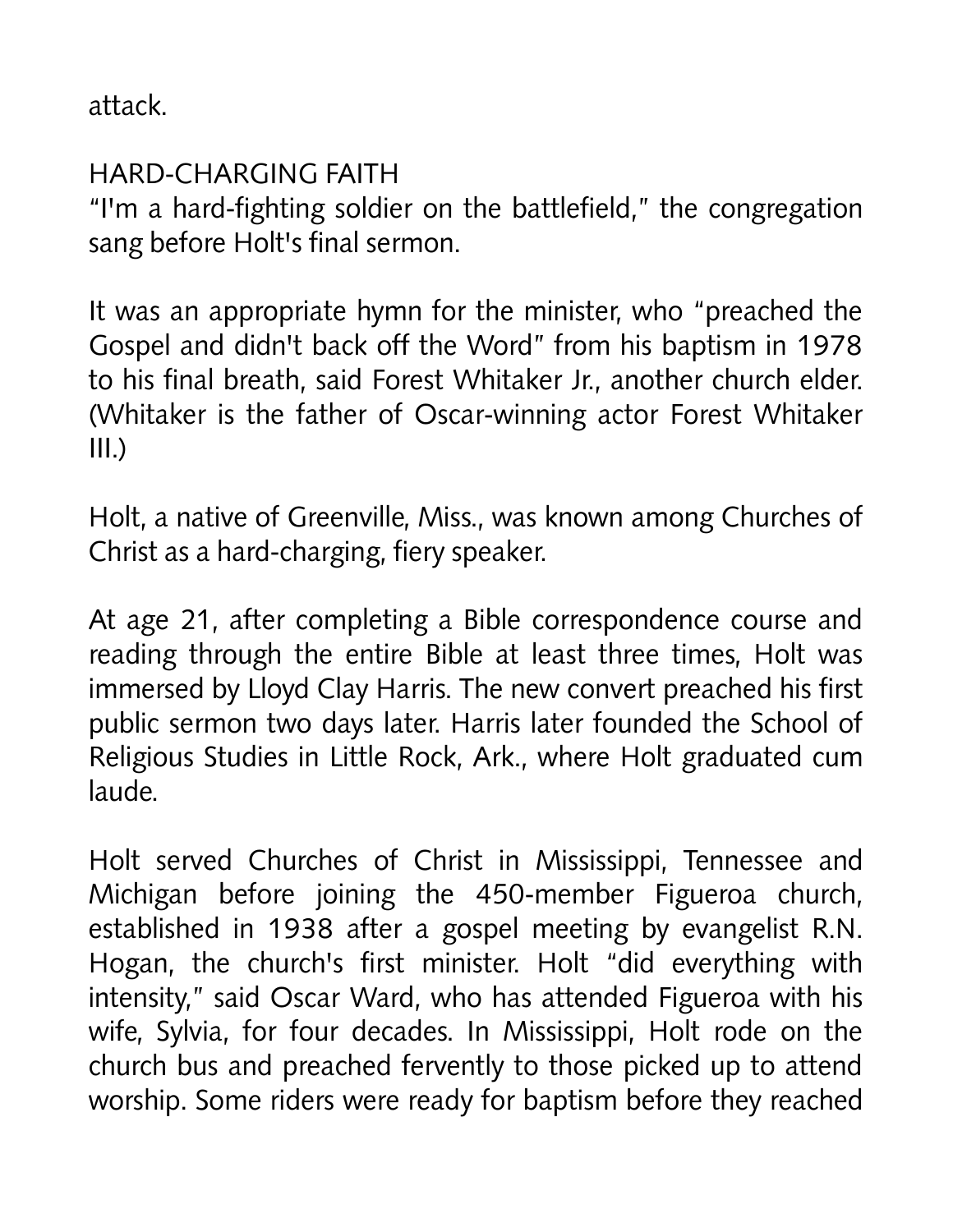the building, church members recalled.

"He influenced the lives of everyone he came in contact with," Oscar Ward said. His wife added that the minister also was a good friend, willing to help people through their trials as he studied the Bible with them.

Holt traveled the globe, preaching in the African nation of Ethiopia and hosting gospel meetings underneath massive tents in Caribbean nations including the Bahamas, Trinidad and Tobago and Jamaica.

"You don't leave from under this tent without knowing the facts," he promised attendees during a 90-minute sermon in Kingston, Jamaica, in 2013. The Patrick Gardens Church of Christ hosted the two-week meeting, during which Holt talked about his desire to be a "sent preacher, not a 'went' preacher." He pounded the pulpit as he distinguished between the two.

Christians, sent by God, must share their faith boldly, using no authority by the Bible, he said.

## IN EVERYTHING, 'THE LORD'S HELP'

A recent gospel meeting in Bermuda, where tropical storms threaten, inspired the title of Holt's final sermon. He preached from 1 Peter 4:12-13, in which the apostle urges to rejoice when they are persecuted for their faith. Christians are "partakers of Christ's sufferings," Holt read from the King James Version, and "when his glory shall be revealed, ye may be glad also with